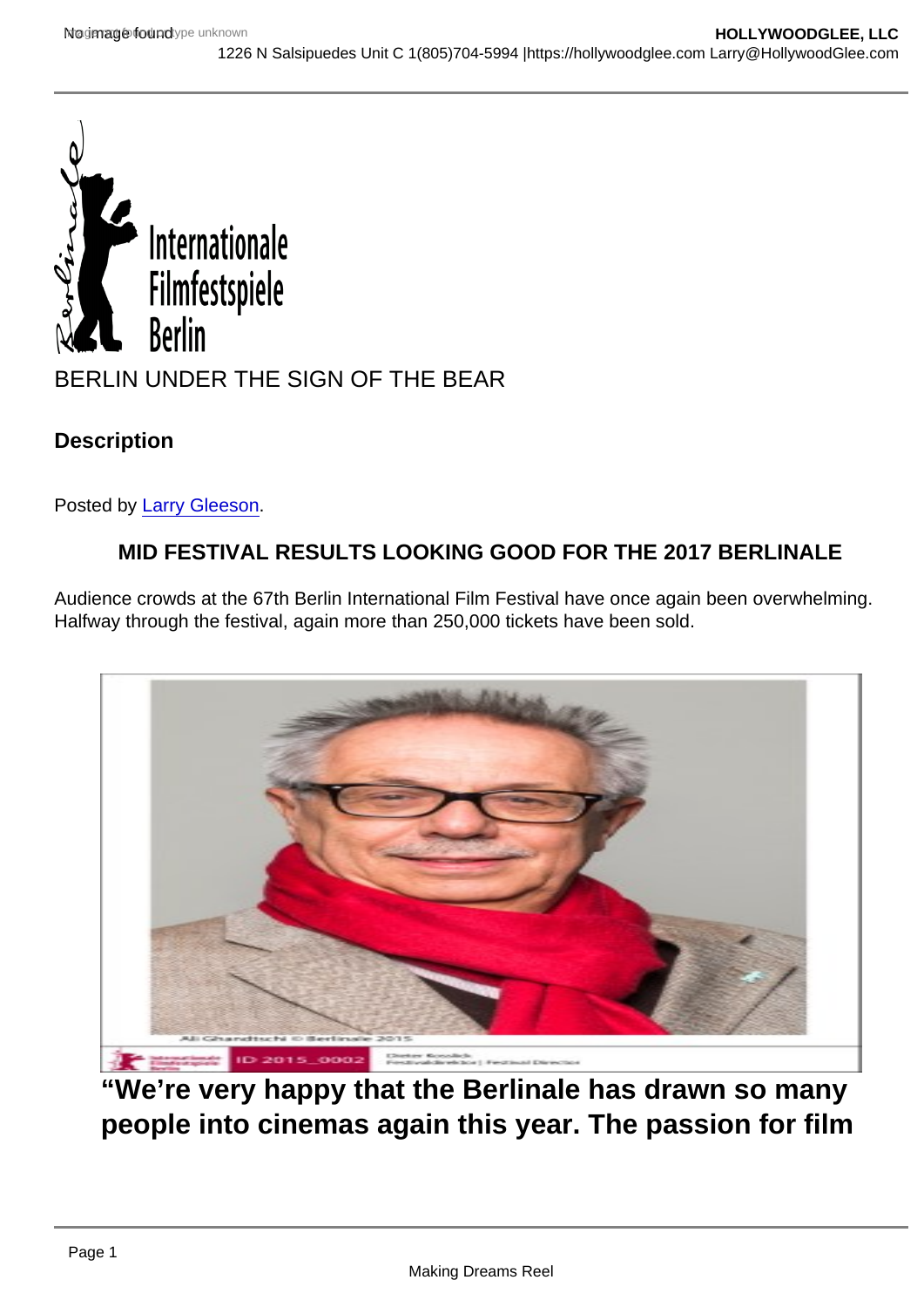# **shown by curious audiences who spend eleven days on a cinematic voyage of discovery, is really impressive. And the response to the new EFM initiatives and events is extremely positive", says Festival Director Dieter Kosslik.**

The Open House program at the Audi Berlinale Lounge gives the public an additional opportunity to experience the festival up-close and personal and see Berlinale guests in the flesh. Open events are held there every day, such as talks with celebrity filmmakers, discussions, and lounge nights with a DJ or live music.

The 2017 European Film Market (EFM) has drawn more participants than last year (9,640). The popular "EFM Industry Debates" segment celebrated its ten-year anniversary this weekend. This year, Gropius Park also played host for the first time to the "Berlinale Africa Hub", a platform for innovative projects and ideas from the African film industry.

Over at Berlinale Talents, Jury President Paul Verhoeven and juror of the International Jury Maggie Gyllenhaal, as well as the artist Christo, have been among the distinguished guests at the panel discussions. The coming days will see more exciting events, with Agnieszka Holland, Isabel Coixet, Sally Potter, David OReilly, Raoul Peck and juror Olafur Eliasson on the program.

The Berlinale Publikumstag on Sunday, February 19, 2017, provides an encore chance for audiences. That day, numerous festival films from various sections will have repeat screenings at the Berlinale venues.



(Source: Berlinale Press Office)

#### **Category**

- 1. #Berlinale
- 2. #BIFF
- 3. Berlin Film Festival

#### **Tags**